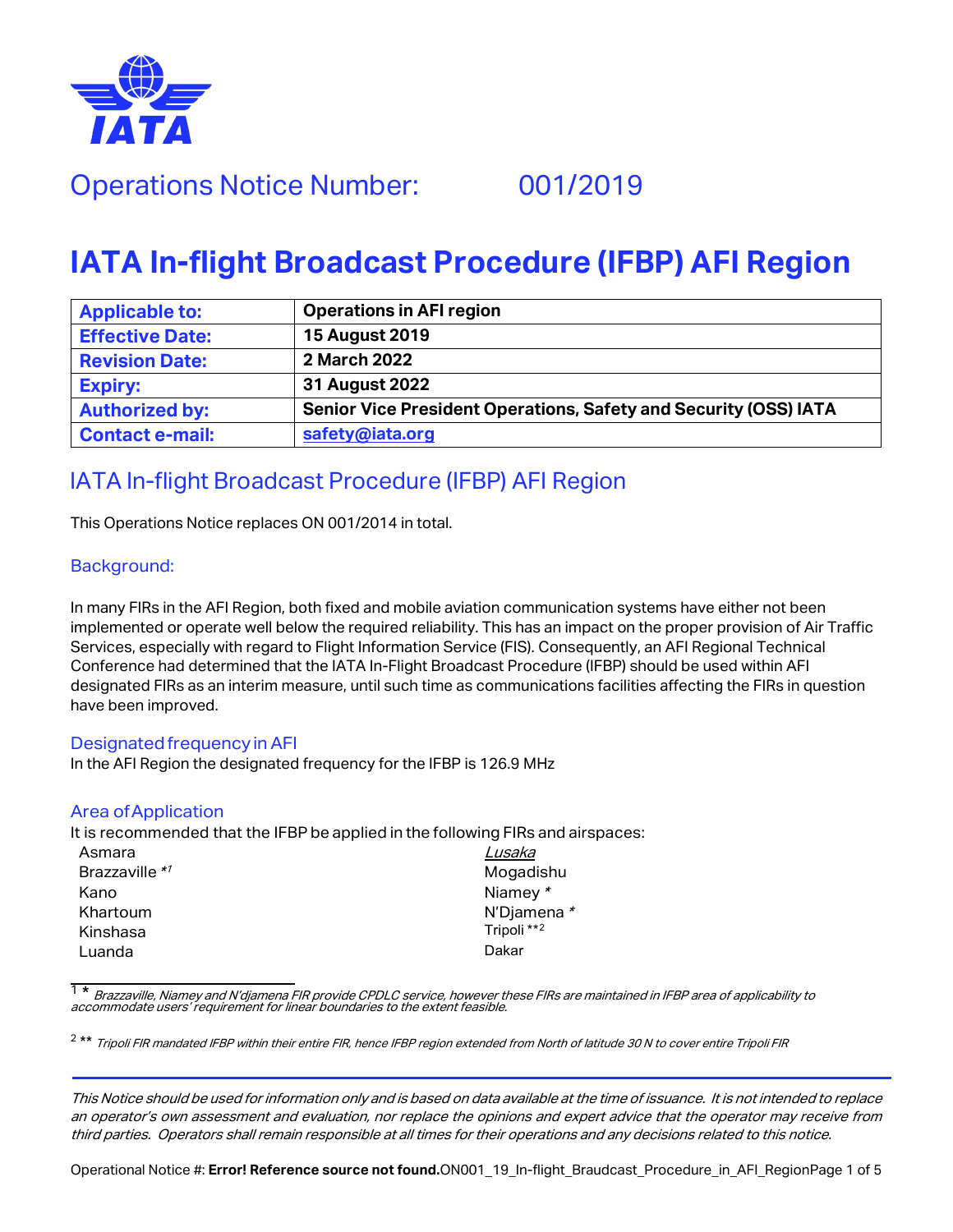

Map



#### Listening Watch

A listening watch should be maintained on the designated frequency (126.9MHz), 10 minutes before entering the designated airspace until leaving this airspace.

For an aircraft taking off from an aerodrome located within the lateral limits of the designated airspace, listening watch should start as soon as appropriate and be maintained until leaving the airspace.

#### Broadcasts Intervals

A broadcast should be clearly pronounced in English:

- 10 minutes before, entering an FIR within the IFBP region;
- upon entering and FIR within the IFBP region;
- as soon as practicable when departing from an aerodrome located within the IFBP region;
- 10 minutes prior to crossing or joining an ATS route or crossing an airway or waypoint;
- every 20 minutes;
- before a change in flight level;
- upon reaching the intended flight level;<br>• at any other time considered necessary
- at any other time considered necessary by the pilot.

Note 1: In the interest of reducing congestion on the IFBP frequency, pilots may exercise discretion to omit closely spaced repetitive IFBP reports, however broadcast intervals should not exceed 20 minutes

This Notice should be used for information only and is based on data available at the time of issuance. It is not intended to replace an operator's own assessment and evaluation, nor replace the opinions and expert advice that the operator may receive from third parties. Operators shall remain responsible at all times for their operations and any decisions related to this notice.

Operational Notice #: **Error! Reference source not found.**ON001\_19\_In-flight\_Braudcast\_Procedure\_in\_AFI\_RegionPage 2 of 5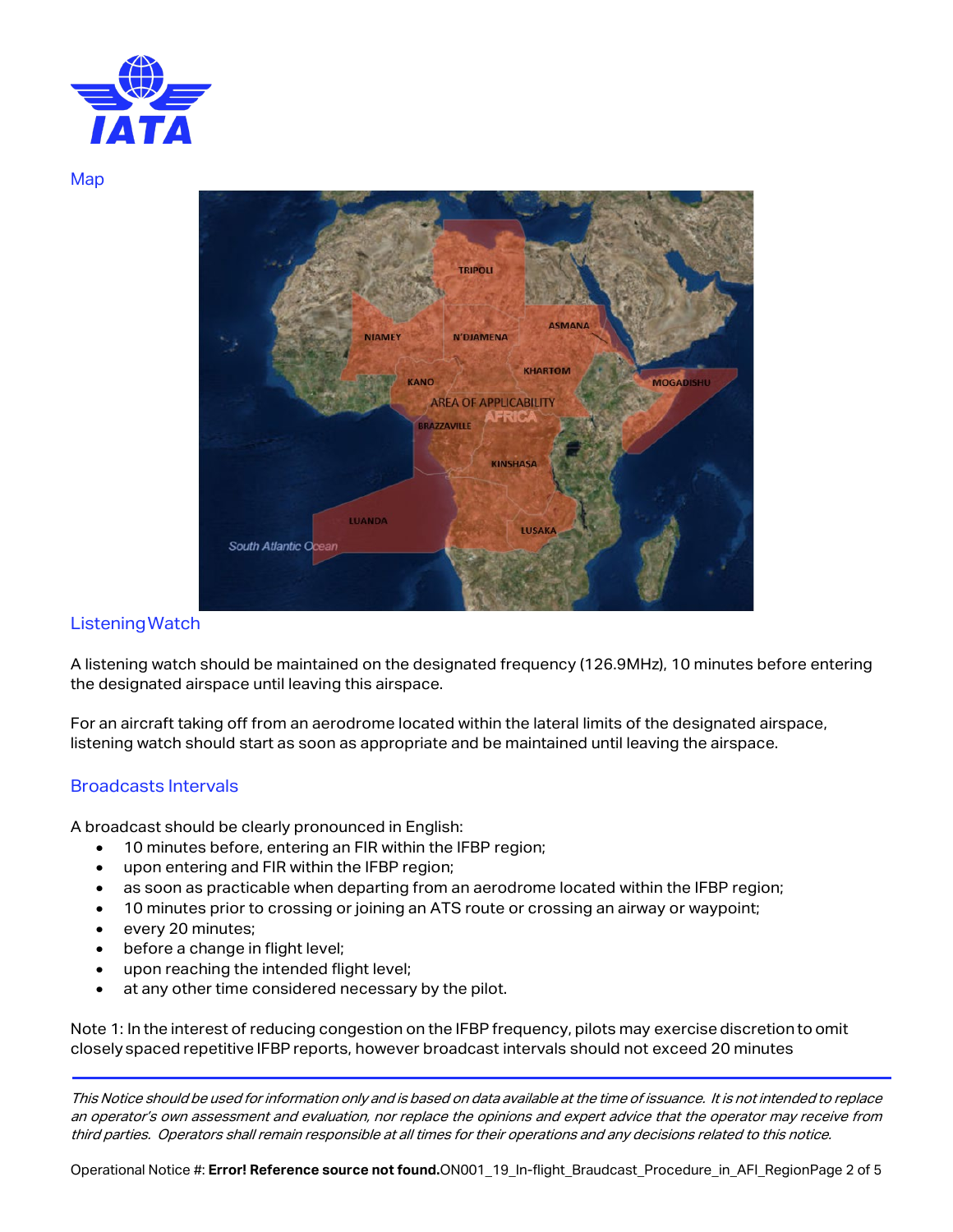

Note 2: The IFBP frequency must be closely monitored at all times when in the region; i.e. do not turn off or reduce volume levels on the transmitting/receiving frequency

#### Broadcast Procedure

A broadcast message should be structured as follows: 'ALLSTATIONS' 'THIS IS ABC123... (flight number) IN THE XXXX (FIR name) FIR

| <b>Position AAAAA</b><br>(current position)                                               | at :  UTC        | FL (Altitude maintaining) |
|-------------------------------------------------------------------------------------------|------------------|---------------------------|
| 'DIRECTION Bound'<br>(direction)                                                          | on XX987(airway) |                           |
| <b>Estimating BBBBB</b><br>(next position; waypoint or<br>crossing airway if no waypoint) | at :  UTC        |                           |
| <b>CCCCCNEXT</b><br>(subsequent position; waypoint or<br>crossing airway if no waypoint)  |                  |                           |

ABC123... (flight number) AT FL ... (altitude maintaining) DIRECTION BOUND (direction) IN THE XXXX (FIR name) FIR

#### Additional Operating Procedures

#### Changes of Cruising Level

Changes of Cruising Level are considered necessary by pilots to avoid traffic conflicts,for weather avoidance, or for other valid operational reasons;

When cruising level changes are unavoidable, all available aircraft lighting, which would improve the visual detection of the aircraft, should be displayed while changing levels.

#### CollisionAvoidance

If, on receipt of a traffic information broadcast from another aircraft, a pilot decides that immediate action is necessary to avoid an imminent collision risk to his aircraft, and this cannot be achieved in accordance with the right-of-way provisions of Annex 2, he should:

- unless an alternative manoeuvre appears more appropriate, climb or descend 500ft;
- display all available aircraft lighting which would improve the visual detection of the aircraft;
- as soon as possible reply to the broadcast advising action being taken, and specify altitude maintaining;
- notify the action taken on the appropriate ATS frequency;
- as soon as the situation has been rectified, resume allocated flight level, notifying the action on the

This Notice should be used for information only and is based on data available at the time of issuance. It is not intended to replace an operator's own assessment and evaluation, nor replace the opinions and expert advice that the operator may receive from third parties. Operators shall remain responsible at all times for their operations and any decisions related to this notice.

Operational Notice #: Error! Reference source not found.ON001\_19\_In-flight\_Braudcast\_Procedure\_in\_AFI\_RegionPage 3 of 5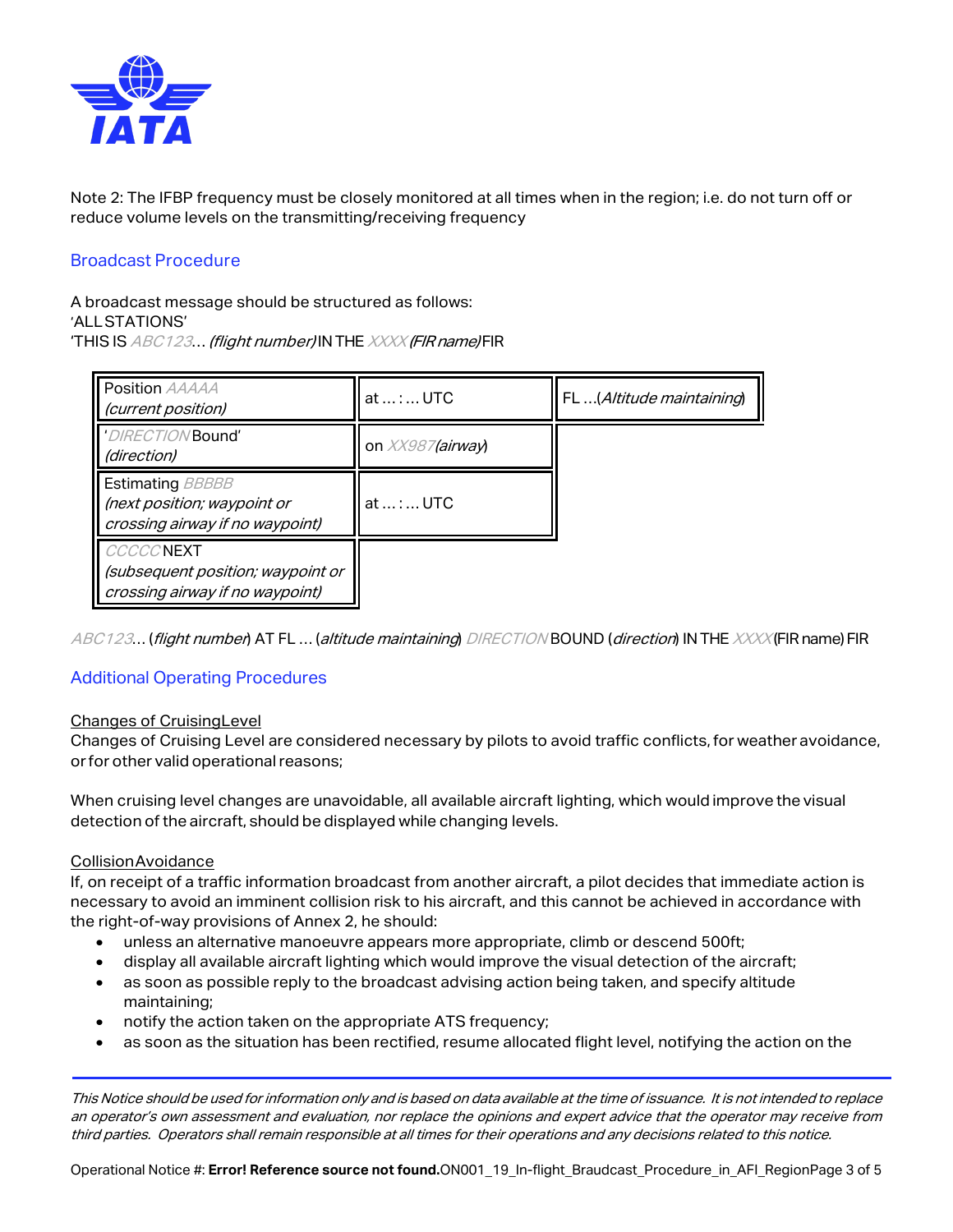

appropriate ATS frequency.

#### Normal Position Reporting Procedures

Normal position reporting procedures should be continued at all times, regardless of any action taken to initiate or acknowledge a traffic information broadcast.

#### Operation of Transponders

Pilots shall ensure that transponder procedures as contained in ICAO PANS OPS Doc 8168 are complied with and in the absence of other directions from ATC, operate the transponder on Mode A and C Code 2000.<sup>[3](#page-3-0)</sup>

#### Use of TCAS

In accordance with ICAO Regional Supplementary Procedures (Doc 7030), ACAS II shall be carried and operated in the AFI Region by all civil fixed-wing turbine-engine aircrafthaving a maximum take-off mass exceeding 5 700 kg or maximum approved passenger seating configuration of more than 19. IATA therefore promotes the use of a working TCAS for aircraft when operating within the AFI Region; and pilots shall select TA/RA mode at maximum range.

Use ofSLOP SLOP is promoted in AFI region.

### **Enforcement**

All airlines operating in the AFI region are requested to:

- ensure that their air crews are fully briefed on the procedure and area of application described;
- ensure that charts and flight documentation are fully amended to reflect the procedures.

Any operator reported to IATA as not applying the procedure shall be contacted immediately, informed of the procedure, and requested to apply it.

Attention is drawn to the fact that during the Haj Pilgrimage period the number of east-west flights in the North-Central part of the AFI Region increases dramatically and with it the risk of ATSincidents and the importance of adopting the In-Flight Broadcast Procedure.

#### Review

The procedure and its area of applicability shall be reviewed by the IATA AFI Regional Coordination Group (RCG) from time to time and the FIRs in which the procedure is to be applied may be included or excluded as necessary.

#### **Distribution**

Operational Notice #: Error! Reference source not found.ON001\_19\_In-flight\_Braudcast\_Procedure\_in\_AFI\_RegionPage 4 of 5

<span id="page-3-0"></span><sup>&</sup>lt;sup>3</sup> Pilots shall ensure operation of transponders even when outside surveillance coverage in order to enable TCAS equipped aircraft to identify conflicting traffic.

This Notice should be used for information only and is based on data available at the time of issuance. It is not intended to replace an operator's own assessment and evaluation, nor replace the opinions and expert advice that the operator may receive from third parties. Operators shall remain responsible at all times for their operations and any decisions related to this notice.